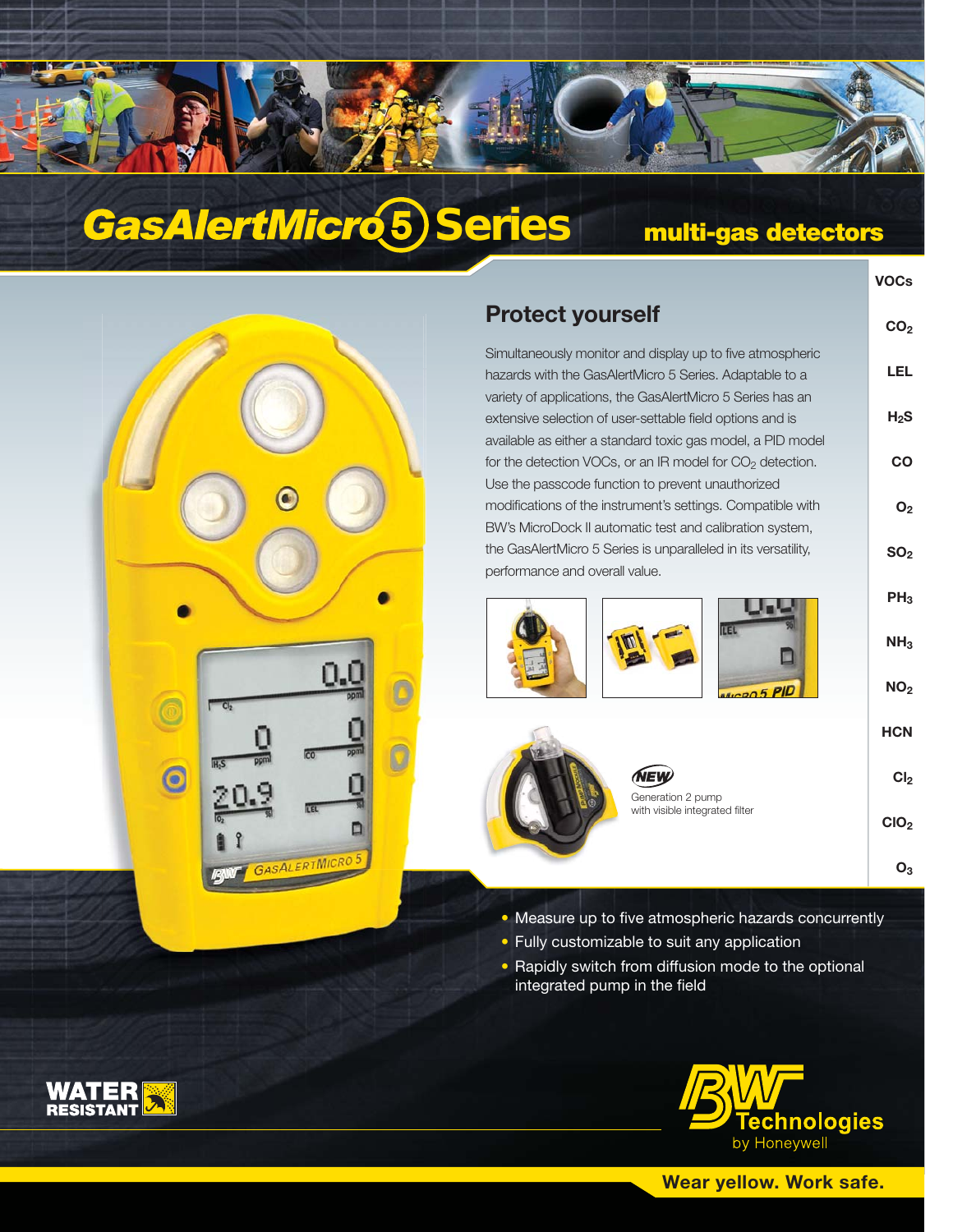

| <b>Instrument model differences</b>                         |                                                                                                                                                               |                                                                                                                                                                                    |                                                                                                                                 |
|-------------------------------------------------------------|---------------------------------------------------------------------------------------------------------------------------------------------------------------|------------------------------------------------------------------------------------------------------------------------------------------------------------------------------------|---------------------------------------------------------------------------------------------------------------------------------|
|                                                             | <b>GasAlertMicro 5</b>                                                                                                                                        | <b>GasAlertMicro 5 PID</b>                                                                                                                                                         | <b>GasAlertMicro 5 IR</b>                                                                                                       |
| <b>Gases Detected</b>                                       | $H_2S$ , CO, O <sub>2</sub> , SO <sub>2</sub> , PH <sub>3</sub> , NH <sub>3</sub> , NO <sub>2</sub> , HCN,<br>$Cl_2$ , $ClO_2$ , $O_3$ and combustibles (LEL) | VOCs (PID), H <sub>2</sub> S, CO, O <sub>2</sub> , SO <sub>2</sub> , PH <sub>3</sub> , NH <sub>3</sub> , NO <sub>2</sub> ,<br>HCN, $Cl_2$ , $ClO_2$ , $O_3$ and combustibles (LEL) | $CO2$ (IR), H <sub>2</sub> S, CO, O <sub>2</sub> , SO <sub>2</sub> , NH <sub>3</sub> , O <sub>3</sub> and<br>combustibles (LEL) |
| <b>Sensors</b>                                              | Plug-in, electrochemical cell (toxic and oxygen);<br>catalytic (LEL)                                                                                          | Plug-in, electrochemical cell (toxic and oxygen);<br>catalytic (LEL); Photoionization detector (PID) with<br>10.6 eV lamp for volatile organic compounds (VOCs)                    | Plug-in, electrochemical cell (toxic and oxygen);<br>catalytic (LEL); infrared (IR) for carbon dioxide<br>(CO <sub>2</sub> )    |
| <b>Typical battery life</b>                                 |                                                                                                                                                               |                                                                                                                                                                                    |                                                                                                                                 |
| <b>AA Alkaline</b> 20 hours<br><b>Rechargeable</b> 20 hours |                                                                                                                                                               | 15 hours<br>15 hours                                                                                                                                                               | 15 hours<br>15 hours                                                                                                            |

<sup>1</sup> Based on the run time of a 5-gas instrument in diffusion mode at +68°F/+20°C, other instrument configurations or environmental conditions may increase/decrease the battery life of your instrument.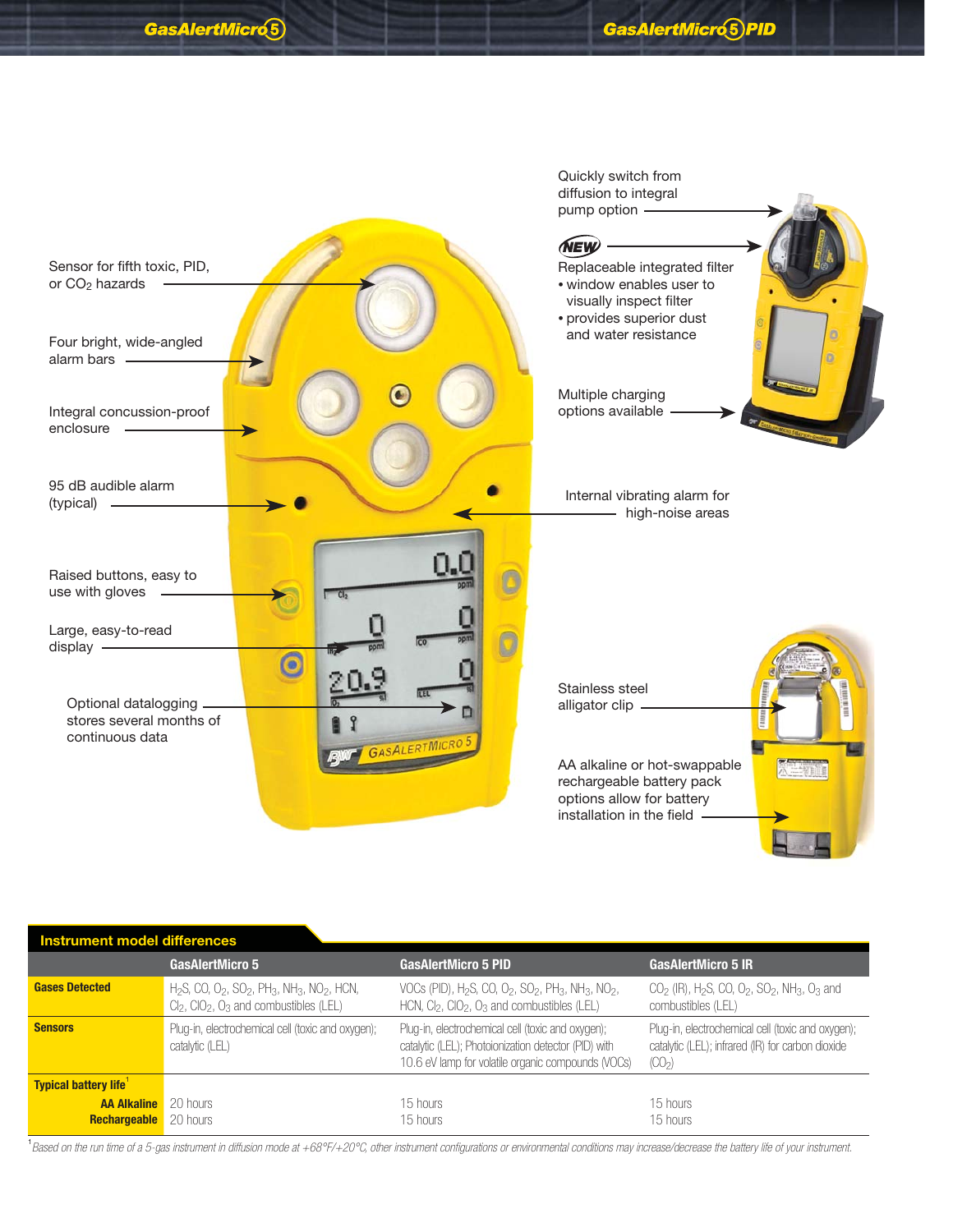# **Industrial Applications**

| c<br>v<br>۰.<br>r.<br>ı<br>ı. |  |
|-------------------------------|--|
|-------------------------------|--|

The GasAlertMicro 5 is available in three models: toxic/ electrochemical, PID (for VOCs) or IR (for CO<sub>2</sub>). For more information about available sensor configurations, please contact BW Technologies by Honeywell.



Electrochemical and catalytic bead sensors available for:

| $H_2S$                 | CO              | O <sub>2</sub>     |
|------------------------|-----------------|--------------------|
| SO <sub>2</sub>        | Cl <sub>2</sub> | CIO <sub>2</sub>   |
| <b>NH</b> <sub>3</sub> | PH <sub>3</sub> | <b>HCN</b>         |
| NO2                    | Oз              | Combustibles (LEL) |



Photoionization sensor available for volatile organic compounds (VOCs) detection.



Infrared (IR) gold series sensors available for carbon dioxide (CO<sub>2</sub>) detection.

Note: Due to board and sensor configuration GasAlertMicro 5 models are not interchangeable (i.e. a PID sensor cannot be used in a IR configured unit).

| <b>GasAlertMicro 5</b>                                          |                                                                                                                                                                   |
|-----------------------------------------------------------------|-------------------------------------------------------------------------------------------------------------------------------------------------------------------|
| Industry or Application                                         | Sources of Additional Hazards                                                                                                                                     |
| <b>Confined Space Entry</b>                                     | Various sources - industrial chemicals                                                                                                                            |
| <b>Wastewater Plants</b>                                        | $Cl2$ , NH <sub>3</sub> , CIO <sub>2</sub> from treatment                                                                                                         |
| <b>Steel / Iron Production</b>                                  | NO <sub>2</sub>                                                                                                                                                   |
| <b>Pulp and Paper</b>                                           | $Cl2$ from bleaching                                                                                                                                              |
| <b>Food and Beverage</b>                                        | NH <sub>3</sub> from refrigerants, ice production<br>PH <sub>3</sub> from fumigation                                                                              |
| <b>Construction</b>                                             | Confined space entry, trenching, and NO <sub>2</sub> from<br>diesel exhaust                                                                                       |
| <b>GasAlertMicro 5 PID</b>                                      |                                                                                                                                                                   |
| Industry or Application                                         | Sources of VOC Hazards                                                                                                                                            |
| <b>Confined Space Entry</b>                                     | Respiration and aerobic bacterial decomposition                                                                                                                   |
| <b>Hazmat / Homeland Security</b>                               | Detect flammables not detected by LEL sensor<br>(diesel, gasoline vapor, turpentine, etc)                                                                         |
| <b>Industrial Hygiene and</b><br><b>Confined Space</b>          | Wide number of potential hazards (benzene, diesel,<br>ethanol, toluene, etc.) dependant on industry                                                               |
| <b>Airlines (wing-tank entry)</b>                               | Jet fuel not detectable by LEL sensor, PID required                                                                                                               |
| <b>Landfills</b>                                                | Decomposing organic matter, emission of chemical<br>compounds                                                                                                     |
| <b>Oil and Gas</b>                                              | By-products of refining processes                                                                                                                                 |
| <b>Chemical Plants</b>                                          | Number of potential hazards dependant on product<br>and process of manufacturing                                                                                  |
| <b>GasAlertMicro 5 IR</b>                                       |                                                                                                                                                                   |
| Industry or Application                                         | Sources of CO <sub>2</sub> Hazards                                                                                                                                |
| <b>Confined Space Entry</b>                                     | Respiration and aerobic bacterial decomposition                                                                                                                   |
| <b>Wineries and Breweries</b>                                   | By-product of yeast fermentation                                                                                                                                  |
| <b>Agriculture</b>                                              | Greenhouses, mushroom farms use CO <sub>2</sub> to<br>enhance growth; also used to speed ripening of<br>fruits and vegetables, aerobic bacteria in manure<br>pits |
| <b>Marine Fuel Transport /</b><br><b>Shipping and Shipyards</b> | Used for fire suppression and inerting cargo holds                                                                                                                |
| <b>Oil Well Fracturing</b>                                      | Injected into mature wells for further oil extraction                                                                                                             |
| <b>Wastewater Treatment</b>                                     | Aerobic bacteria                                                                                                                                                  |
| <b>Food Industry / Cold Storage</b>                             | Solid CO <sub>2</sub> (dry ice) used as a refrigerant and for<br>carbonation; CO <sub>2</sub> used in packaging to extend<br>storage shelf life                   |
| <b>Industrial and Chemical</b><br><b>Manufacturing</b>          | $CO2$ used in various processes                                                                                                                                   |

**Landfills Example 2018** Biodegradation (aerobic decomposition) of waste



Both the diffusion and pumped configurations are compatible with the MicroDock II automated bump test and calibration system